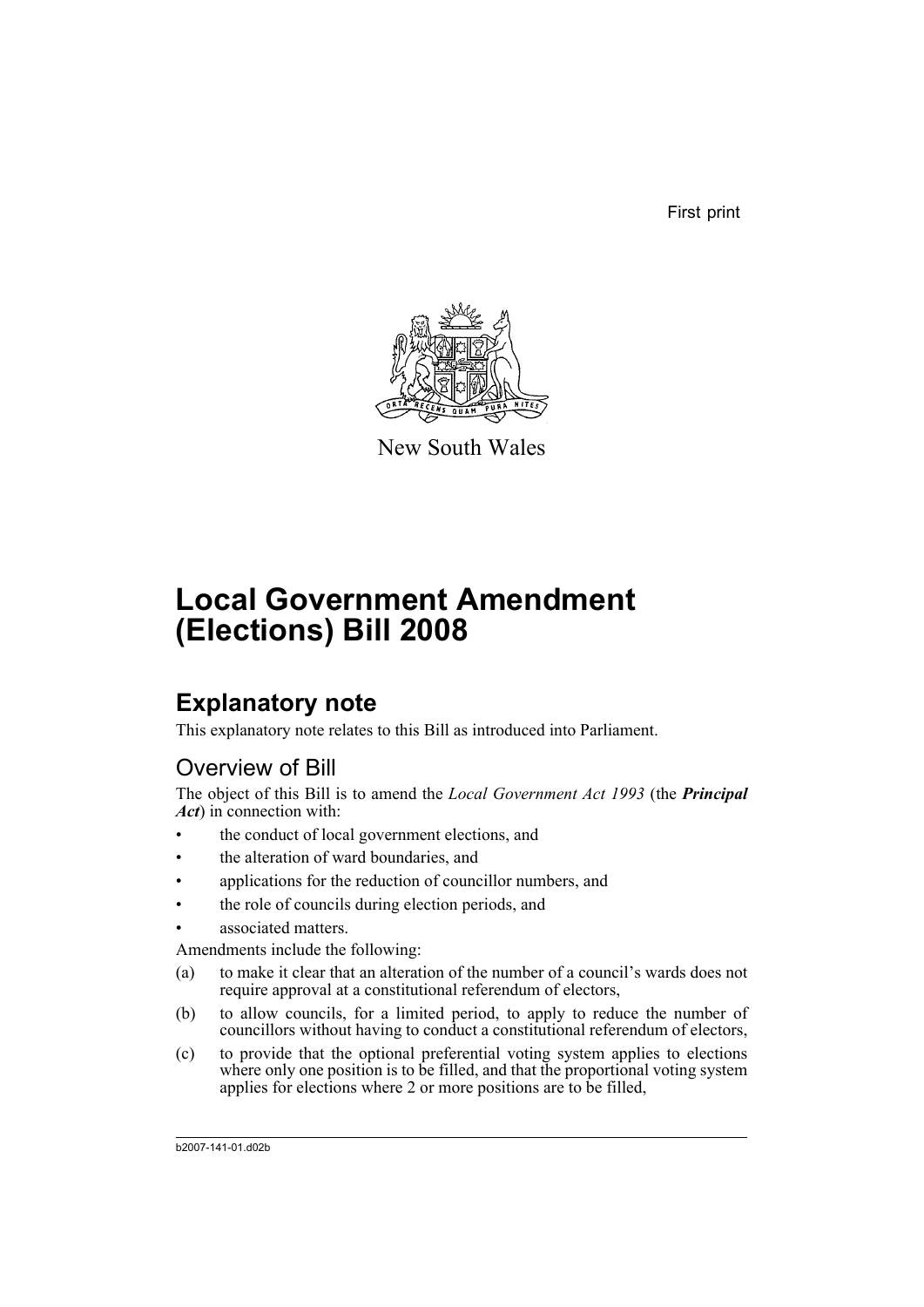Explanatory note

- (d) to provide expressly for the use of mobile pre-polling booths in accordance with the regulations,
- (e) to express electoral functions as being exercisable by the Electoral Commission rather than the Electoral Commissioner,
- (f) to transfer certain electoral functions from returning officers to the Electoral Commission,
- (g) to permit the Electoral Commission to appoint a returning officer for more than one local government area,
- (h) to provide for the appointment by the Electoral Commission of polling place managers and election assistants as well as returning officers (who are collectively referred to as election officials),
- (i) to make it clear that the Electoral Commission can authorise the sub-delegation of functions delegated to election officials,
- (j) to provide that information on candidates' information sheets must be available (rather than displayed) at polling places and must be published on the websites of the Electoral Commission and the council,
- (k) to vary the 3-week period (or 14-day period in the case of a first election) during which mayors are to be elected by councillors following an ordinary or first election, so that it commences from the date of declaration of the poll,
- (l) to clarify the procedures that are to be followed if a nominated candidate dies,
- (m) to amend a council's charter to state that the council is to exercise its functions responsibly, including during election periods for ordinary elections and to observe caretaker government conventions,
- (n) to provide that a person is validly nominated for election to civic office if the person is enrolled when the roll of electors closes,
- (o) to confirm that the Director-General or other officer of the Department of Local Government may be appointed as an administrator of a council.

### Outline of provisions

**Clause 1** sets out the name (also called the short title) of the proposed Act.

**Clause 2** provides for the commencement of the proposed Act on the date of assent to the proposed Act.

**Clause 3** is a formal provision giving effect to the amendments to the *Local Government Act 1993* set out in Schedule 1.

**Clause 4** provides for the repeal of the proposed Act after all the amendments made by the proposed Act have commenced. Once the amendments have commenced the proposed Act will be spent and section 30 of the *Interpretation Act 1987* provides that the repeal of an amending Act does not affect the amendments made by that Act.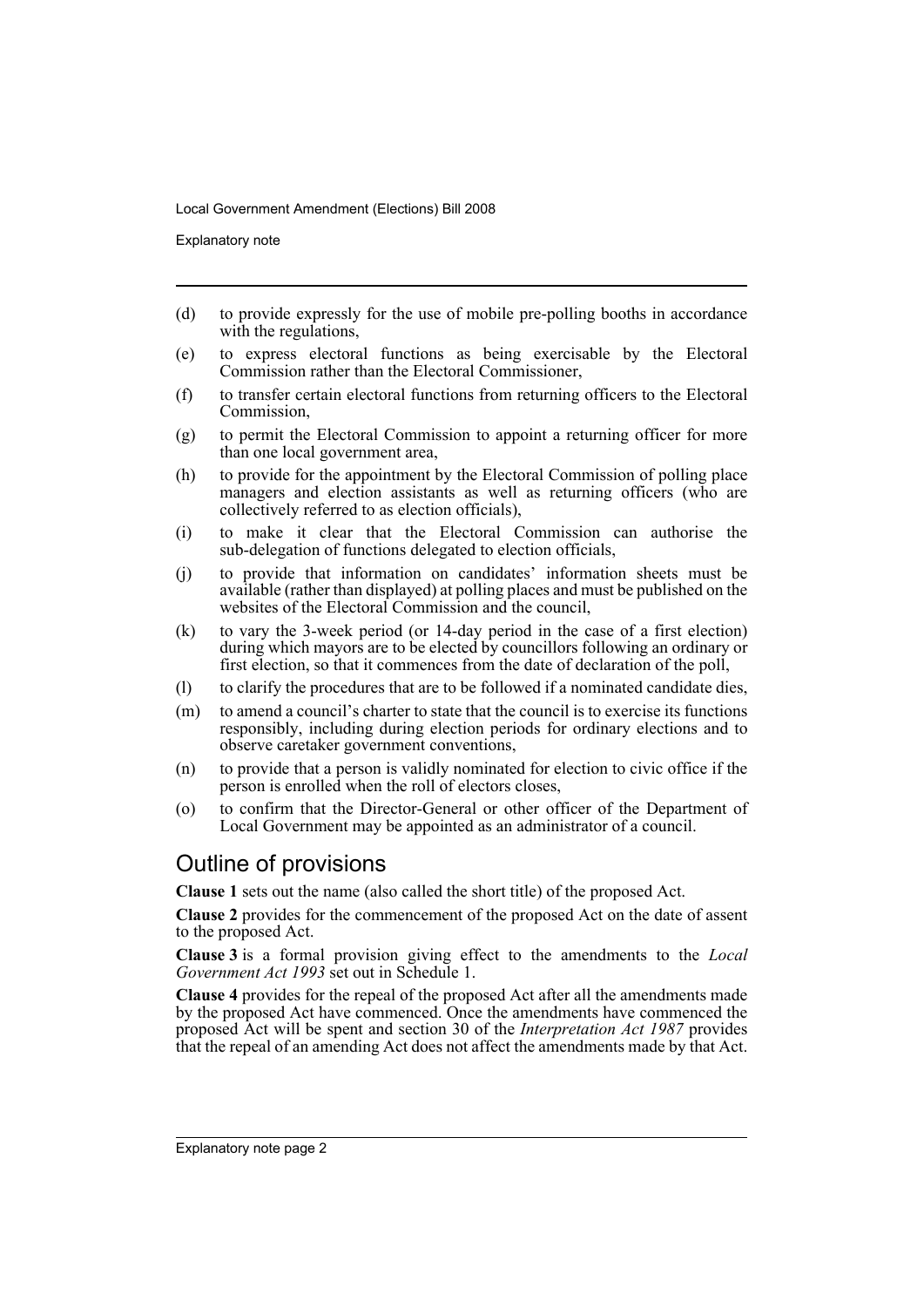Explanatory note

### **Schedule 1 Amendments**

**Schedule 1 [1]** amends section 8 to include in a council's charter an obligation to exercise its functions responsibly, including during election periods for ordinary elections and in particular to observe caretaker government conventions consistently with relevant guidelines. Section 8 (2) provides that a council must pursue its charter but nothing in the charter or section 8 gives rise to, or can be taken into account in, any civil cause of action.

**Schedule 1 [2] and [3]** amend section 210 to make it clear that an alteration of the number of a council's wards is an alteration of ward boundaries that does not require approval at a constitutional referendum of electors.

The procedure set out in section 210A has to be complied with before a council can alter its ward boundaries. That procedure involves consultation with the Electoral Commission and the Australian Statistician, the public exhibition of a ward boundary plan, and the consideration by the council of submissions made in response to the ward boundary plan.

**Schedule 1 [4], [15], [27] and [28]** amend various provisions to replace references to the Electoral Commissioner with references to the Electoral Commission. **Schedule 1 [23]** makes a consequential amendment to section 296 (7). New provisions also refer to the Electoral Commission. The Electoral Commission is a corporation constituted under section 21A of the *Parliamentary Electorates and Elections Act 1912*, which provides that the functions of the Electoral Commission are exercisable by the Electoral Commissioner. The term *Electoral Commission* is defined in the Dictionary in the Principal Act (see Schedule 1 [47] below).

**Schedule 1 [5]** amends section 224A to permit a council to apply to the Minister to reduce the number of councillors, but such an application may be made only within a period, which must end on or before 30 June  $2008$ , determined by the Minister by order published in the Gazette.

**Schedule 1 [6]** omits section 224A (9), which currently provides that an application cannot be made if it would result in the number of councillors for each ward being fewer than 3, on the basis that the voting system for an election for 2 councillors will now be proportional instead of optional preferential (see Schedule 1 [9] below).

**Schedule 1 [7]** inserts a note at the end of section 224A, drawing attention to provisions of the Principal Act that require the same number of councillors to be elected for each ward.

**Schedule 1 [8]** amends section 256 to confirm that the same person is eligible (and is taken always to have been eligible) to be appointed and hold office as an administrator of a council and the Director-General or other officer of the Department of Local Government.

**Schedule 1 [9]** amends the introduction to Chapter 10 consequentially on the substitution of section 285 (see Schedule 1 [11] below).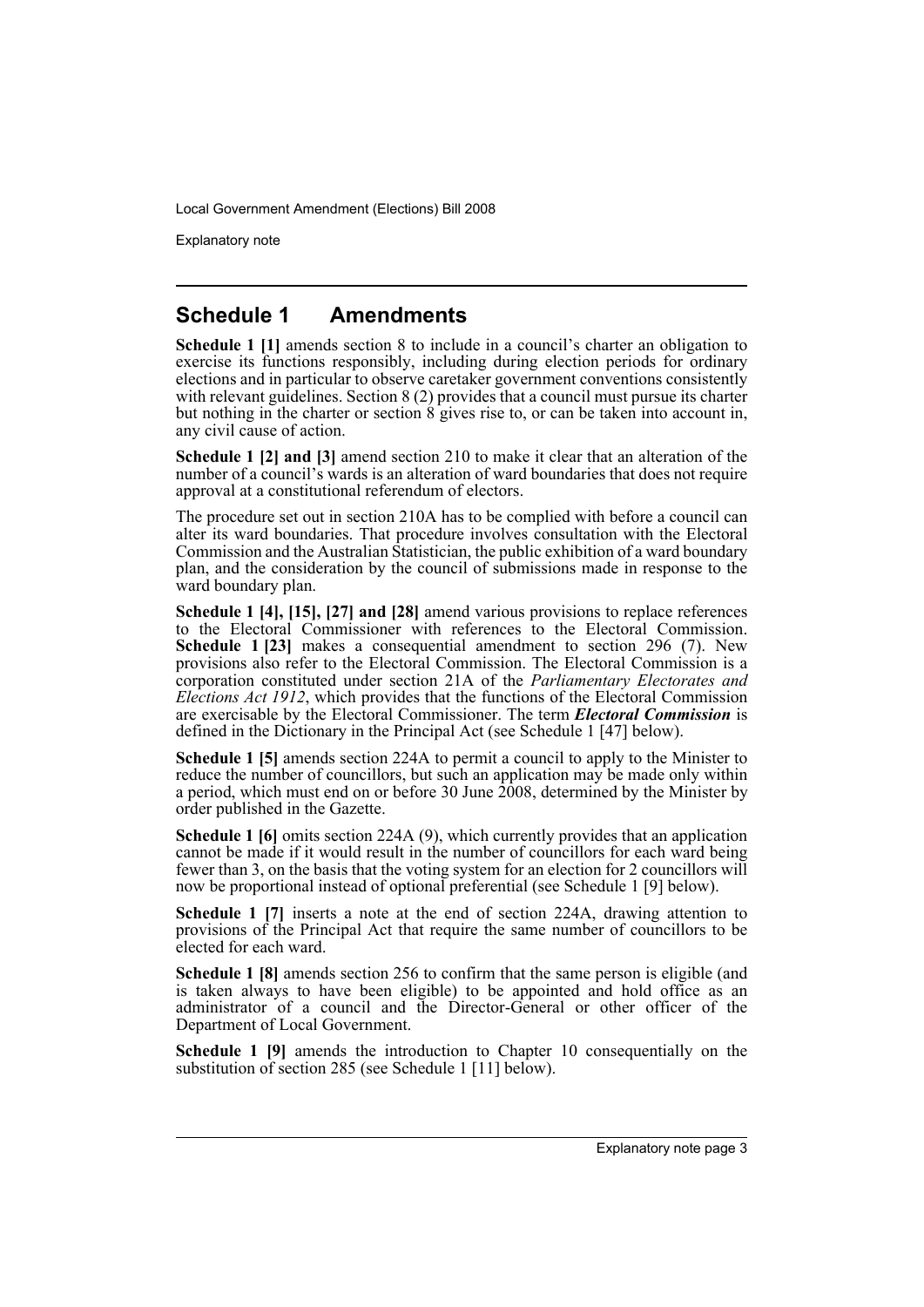Explanatory note

**Schedule 1 [10], [22], [38] and [40]** amend various sections to transfer electoral responsibilities from returning officers to the Electoral Commission.

**Schedule 1 [11]** substitutes section 285, so that the voting system in contested elections is to be:

- optional preferential, if only 1 councillor is to be elected (instead of 1 or 2 councillors), or
- proportional, if the number of councillors to be elected is 2 or more (instead of 3 or more councillors).

**Schedule 1 [12]–[14]** amend section 290 to alter the period in which the election of a mayor by the councillors is to be held. At present, the election of a mayor is to be held within a period of 3 weeks after an ordinary election of councillors (or a period of 14 days after a first election). Under the amended section, that period will start from the date of the declaration of the poll for the election of councillors.

**Schedule 1 [16]–[18], [20], [21] and [25]** amend section 296 to provide for the appointment by the Electoral Commission of returning officers, polling place managers and election assistants (collectively called "election officials" instead of "electoral officials"). The terminology is consistent with that used in the *Parliamentary Electorates and Elections Act 1912*. A person may be appointed as returning officer for one or more areas. The position of substitute returning officer is abolished. The functions of election officials are as specified by the Principal Act, the regulations and the Electoral Commission.

**Schedule 1 [19]** amends section 296 (5) to provide that the Electoral Commission as well as the returning officer is entitled to have access to relevant council papers.

**Schedule 1 [24]** inserts proposed section 296 (7A) to make explicit provision for regulations to permit the use of mobile polling booths and mobile polling teams before polling day.

**Schedule 1 [26]** amends section 297 to ensure that election officials who are delegates of the Electoral Commission can be authorised to sub-delegate functions to other election officials.

**Schedule 1 [29], [37] and [39]** amend sections 303, 314 and 317 to substitute the term "election day" for the term "polling day" in order to achieve consistency with proposed amendments to the regulation under the Principal Act.

**Schedule 1 [30] and [32]** amend sections 305 and 308 to substitute the term "election official" for "electoral official", consistently with the terminology used in the *Parliamentary Electorates and Elections Act 1912*.

**Schedule 1 [31]** amends section 306 to provide that the validity of the nomination for election to civic office of a person who is enrolled at the date prescribed for the closing of the roll of elections is not affected merely because the person ceases or has ceased to be a resident, owner, occupier or ratepaying lessee entitling the person to enrolment.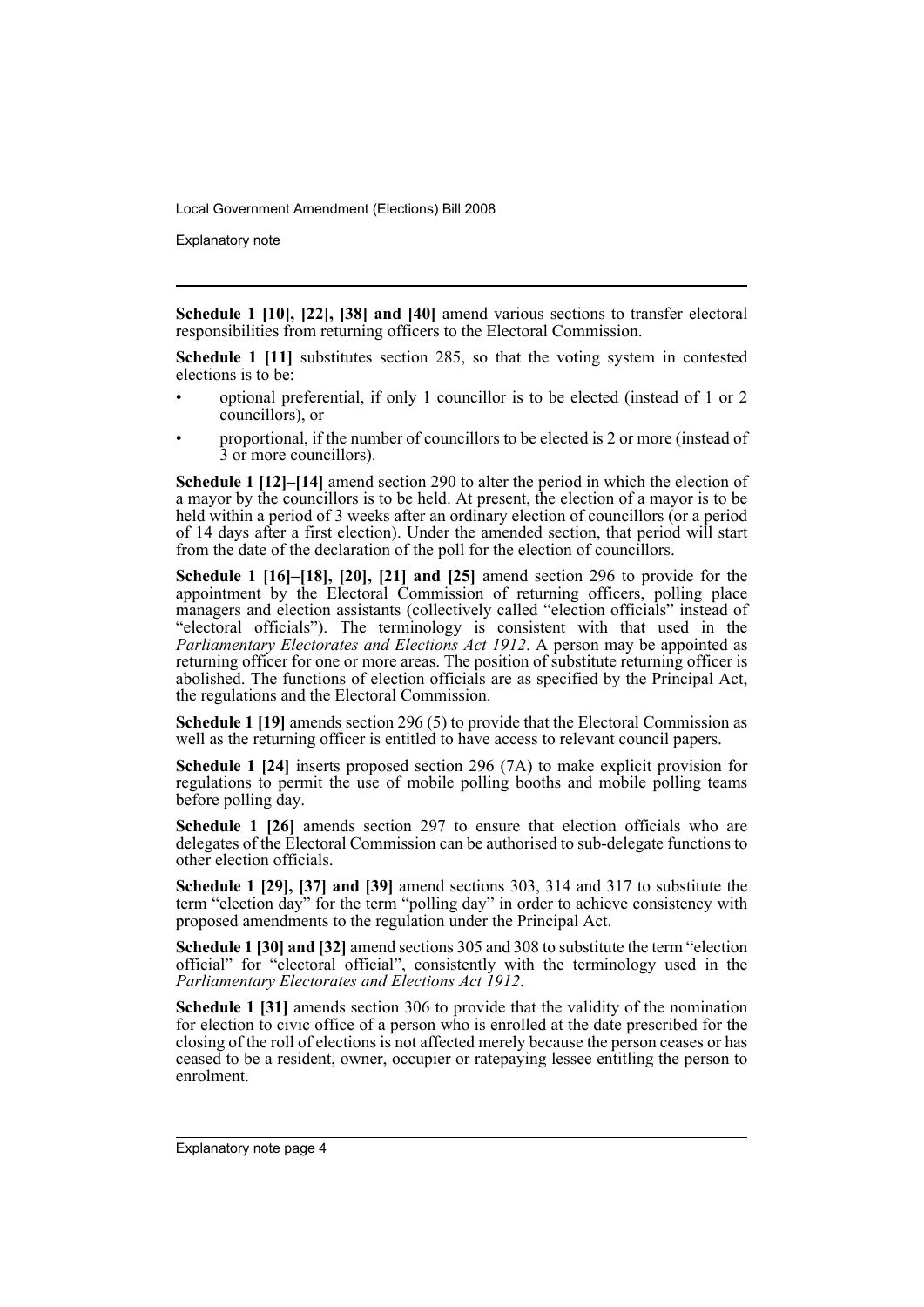Explanatory note

**Schedule 1 [33] and [34]** amend section 308 so that candidate information sheets are to be available for inspection (rather than displayed) at polling places, and information in candidate information sheets must be published on the websites of the Electoral Commission and the council. The council need only provide a link to the Electoral Commission's website.

**Schedule 1 [35] and [36]** amend section 309 to deal with the consequences of the death of a nominated candidate at a contested election. If the candidate dies before 6pm on election day, the election fails in respect of the ward or area concerned. If the candidate dies after 6pm on election day, counting is to proceed as if the candidate had not died and, if that candidate is declared elected, a casual vacancy is taken to occur.

**Schedule 1 [41] and [42]** amend section 368 in relation to the quorum for council meetings. The quorum consists of the majority of the total number of councillors. The amendments make it clear that, in determining the total number of councillors, any casual vacancies in councillor positions and any suspended councillors are not to be counted. The amendments will, in particular, be relevant where a casual vacancy is not to be filled because of a reduction of councillor numbers under amended section 224A (see Schedule 1 [5] above).

**Schedules 1 [43] and [44]** amend sections 744 and 745 to ensure that delegates of the Minister and Director-General can be authorised to sub-delegate delegated functions. This complements the amendment to section 297 (see Schedule 1 [26] above).

**Schedule 1 [45]** amends Schedule 8 to authorise the making of regulations of a savings, transitional or other nature consequent on the enactment of the proposed Act.

**Schedule 1 [46] and [47]** amend the Dictionary to insert definitions of terms used in the amended Principal Act.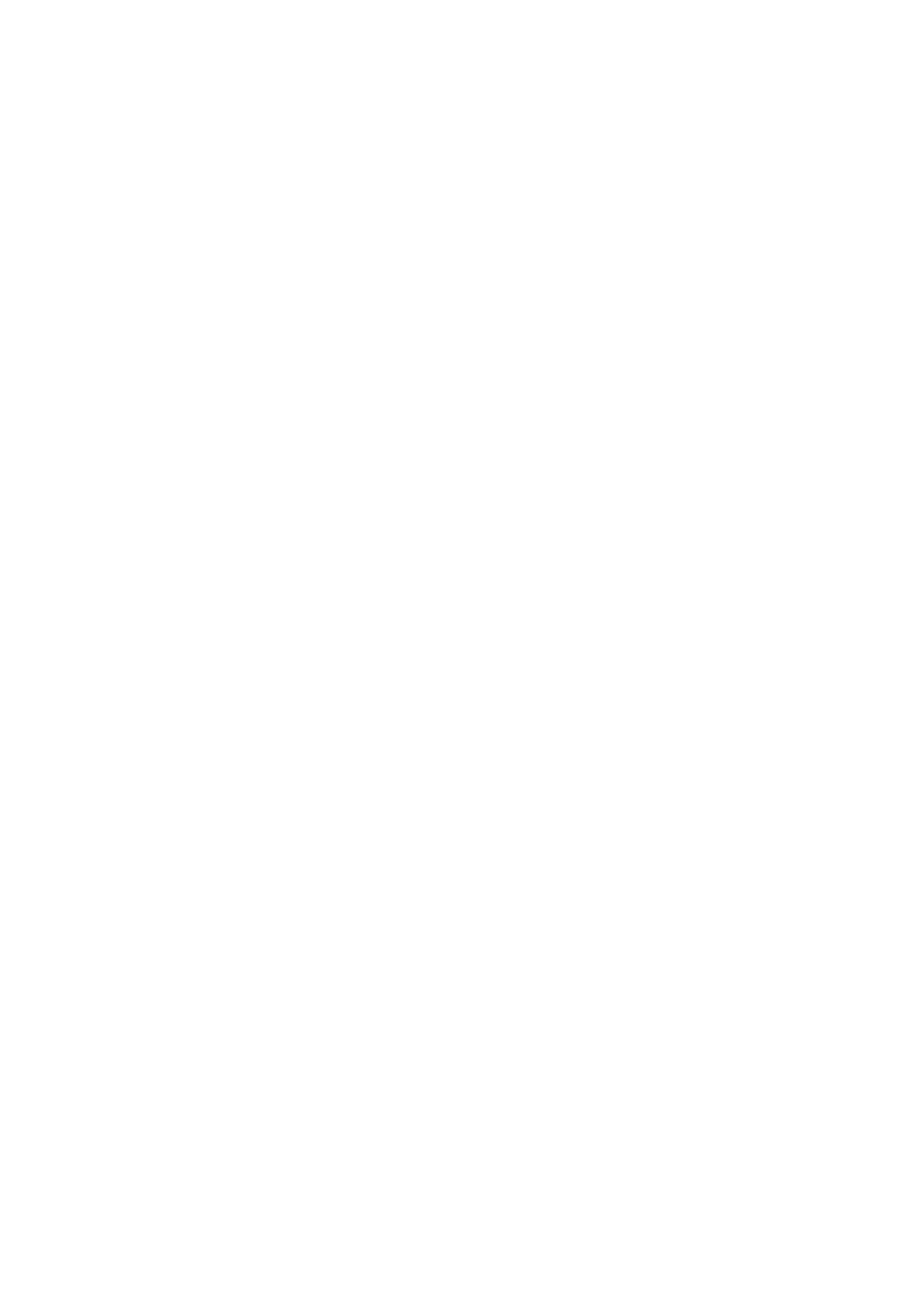First print



New South Wales

# **Local Government Amendment (Elections) Bill 2008**

# **Contents**

|                                              | Page |
|----------------------------------------------|------|
| Name of Act                                  |      |
| Commencement                                 |      |
| Amendment of Local Government Act 1993 No 30 |      |
| Repeal of Act                                |      |
| Schedule 1 Amendments                        |      |
|                                              |      |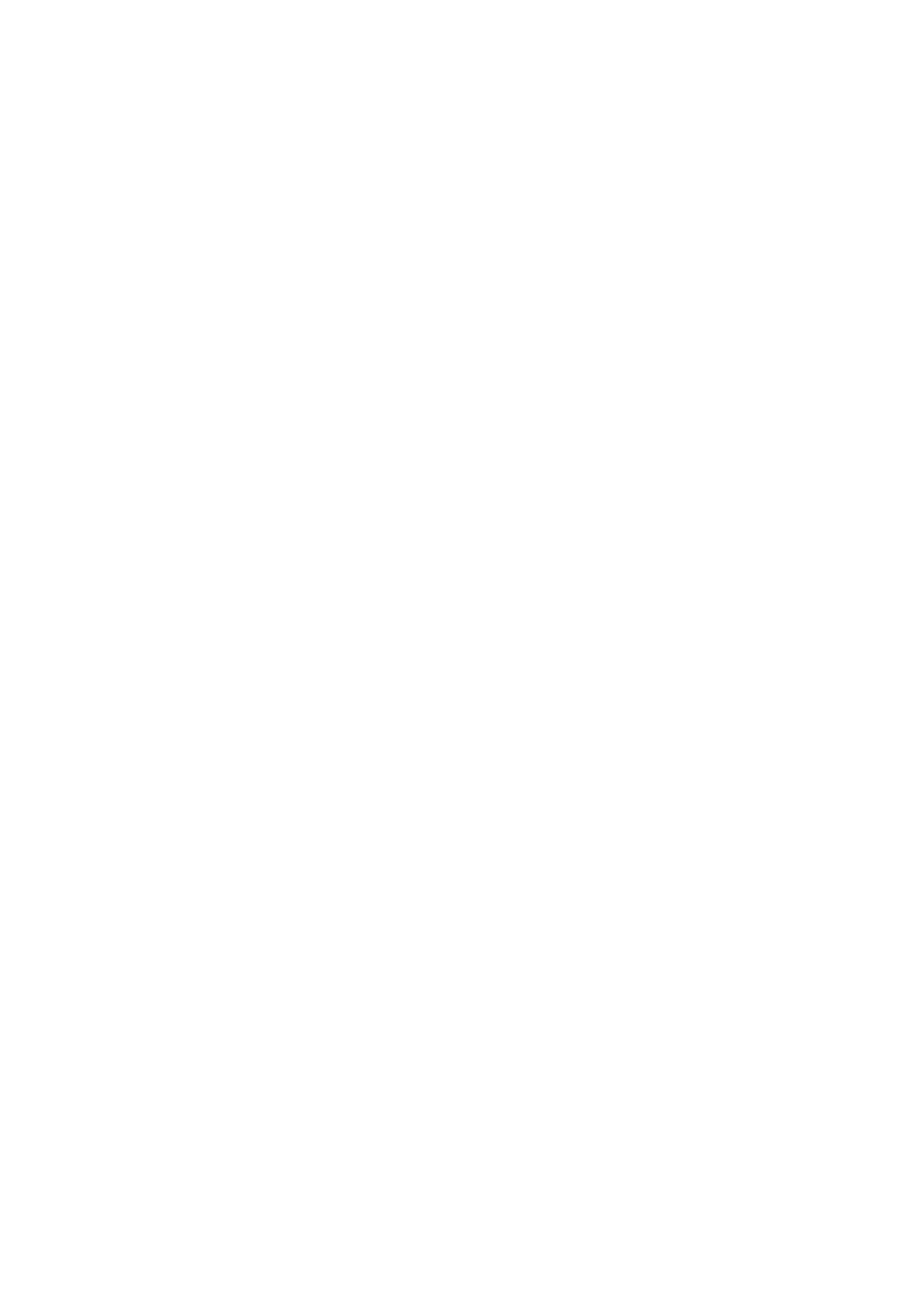

New South Wales

# **Local Government Amendment (Elections) Bill 2008**

No , 2008

### **A Bill for**

An Act to amend the *Local Government Act 1993* in relation to the conduct of local government elections, the alteration of ward boundaries, the reduction of councillor numbers, and the role of councils during election periods; and for other purposes.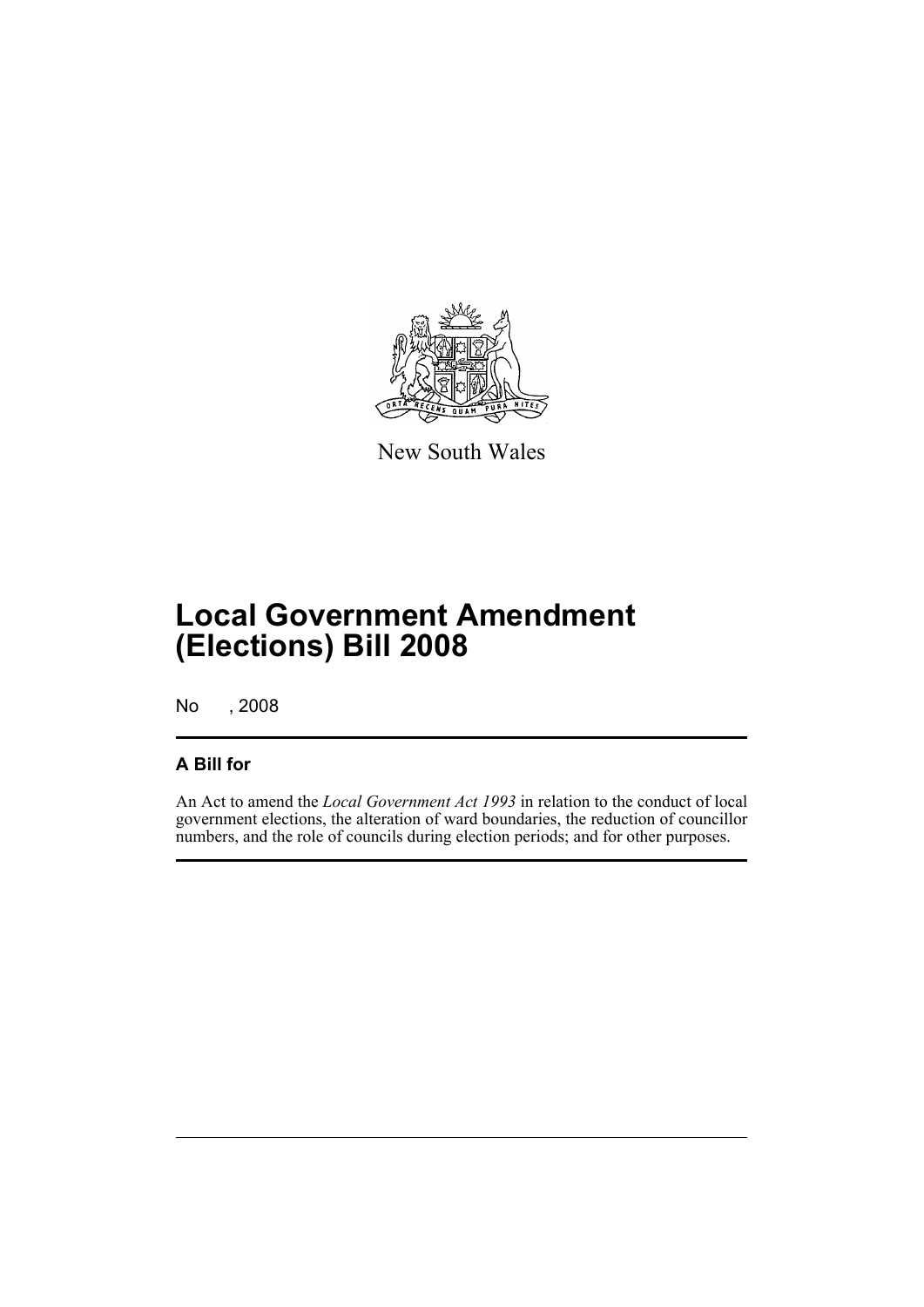<span id="page-9-3"></span><span id="page-9-2"></span><span id="page-9-1"></span><span id="page-9-0"></span>

|              | The Legislature of New South Wales enacts:                                                                                                                       |          |  |
|--------------|------------------------------------------------------------------------------------------------------------------------------------------------------------------|----------|--|
| 1            | Name of Act                                                                                                                                                      | 2        |  |
|              | This Act is the <i>Local Government Amendment (Elections) Act 2008</i> .                                                                                         | 3        |  |
| $\mathbf{2}$ | <b>Commencement</b>                                                                                                                                              | 4        |  |
|              | This Act commences on the date of assent to this Act.                                                                                                            | 5        |  |
| 3            | <b>Amendment of Local Government Act 1993 No 30</b>                                                                                                              | 6        |  |
|              | The <i>Local Government Act 1993</i> is amended as set out in Schedule 1.                                                                                        | 7        |  |
| 4            | <b>Repeal of Act</b>                                                                                                                                             |          |  |
|              | This Act is repealed on the day following the day on which this Act<br>(1)<br>commences.                                                                         | 9<br>10  |  |
|              | The repeal of this Act does not, because of the operation of section 30<br>(2)<br>of the <i>Interpretation Act 1987</i> , affect any amendment made by this Act. | 11<br>12 |  |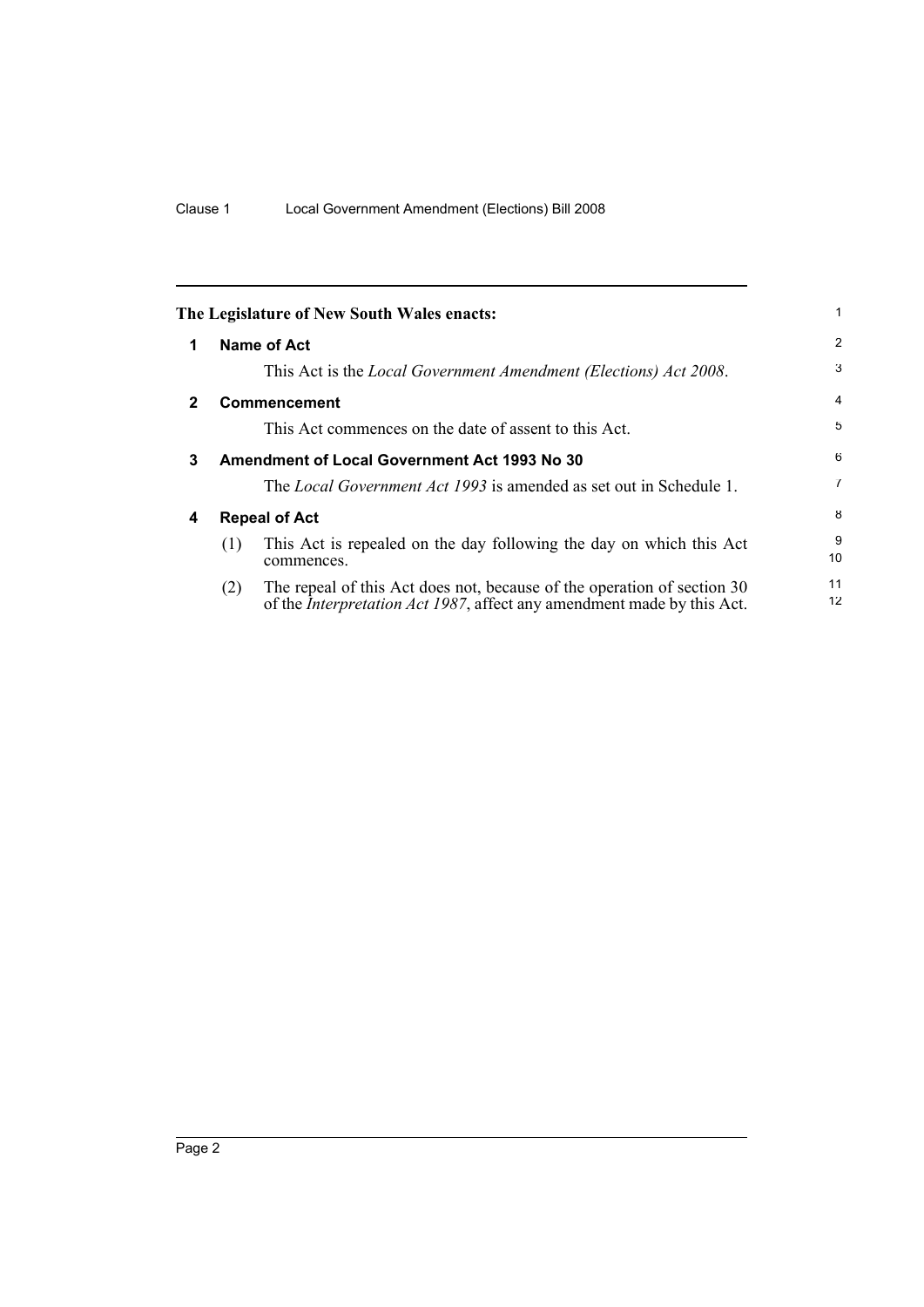Amendments **Amendments** Schedule 1

#### <span id="page-10-0"></span>**Schedule 1 Amendments** (Section 3) **[1] Section 8 The council's charter** Insert at the end of section 8 (1): to exercise its functions responsibly, including during election periods for ordinary elections, and in particular to observe caretaker government conventions consistently with any relevant guidelines issued by the Director-General. **[2] Section 210 Division of areas into wards** Insert "An increase or decrease in the number of wards (but not where this would result in there being no wards) is an alteration of ward boundaries." at the end of section 210 (3). **[3] Section 210 (5A)** Insert after section 210 (5): (5A) An alteration of ward boundaries does not require approval at a constitutional referendum. **Note.** The procedure set out in section 210A has to be complied with before a council can alter its ward boundaries. **[4] Sections 210A, 265, 292, 296 (except 296 (2)), 297–300, 302, 303, 313–315, 317, 319 and 739 and the introduction to Chapter 10** Omit "Electoral Commissioner" and "Electoral Commissioner's" wherever occurring. Insert instead "Electoral Commission" and "Electoral Commission's" respectively. **[5] Section 224A Approval to reduce number of councillors** Omit section 224A (7). Insert instead: (7) An application may be made under this section only within a period determined by the Minister by order published in the Gazette. The period so determined must end on or before 30 June 2008. **[6] Section 224A (9)** Omit the subsection. 1  $\overline{2}$ 3 4 5 6 7 8 9 10 11 12 13 14 15 16 17 18 19 20 21  $22$ 23 24 25 26 27 28 29 30 31 32 33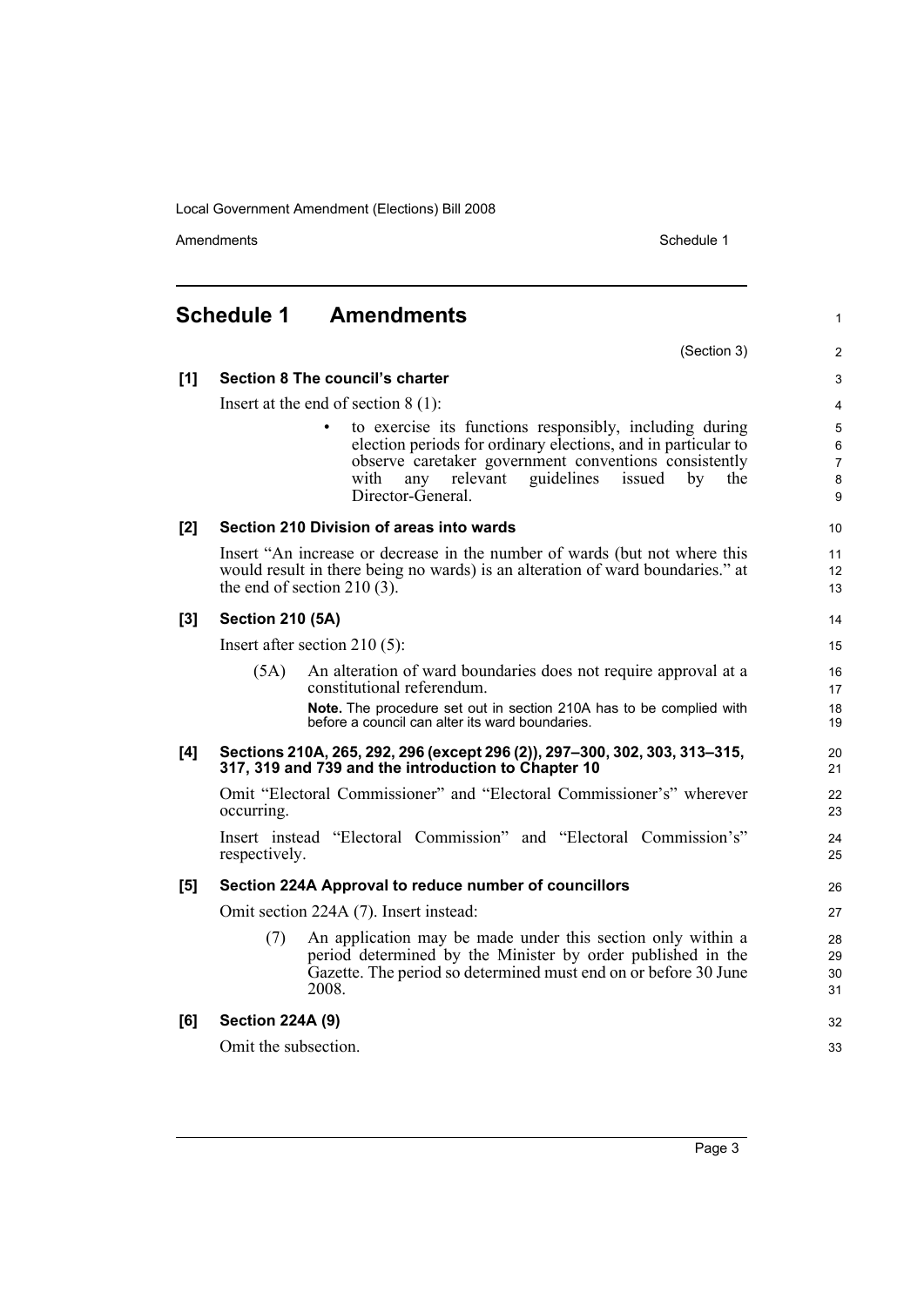Schedule 1 Amendments

| $[7]$  | Section 224A, note                                                                                                                                                                                                                                                                                                                                                                                                                                                                                                   | $\mathbf{1}$                                           |  |  |  |
|--------|----------------------------------------------------------------------------------------------------------------------------------------------------------------------------------------------------------------------------------------------------------------------------------------------------------------------------------------------------------------------------------------------------------------------------------------------------------------------------------------------------------------------|--------------------------------------------------------|--|--|--|
|        | Insert at the end of the section:                                                                                                                                                                                                                                                                                                                                                                                                                                                                                    | $\overline{2}$                                         |  |  |  |
|        | Note. Sections 280 (2) and 281 (2) provide that the same number of<br>councillors is to be elected for each ward.                                                                                                                                                                                                                                                                                                                                                                                                    | 3<br>4                                                 |  |  |  |
| [8]    | Section 256 Governor may appoint administrator or order fresh election                                                                                                                                                                                                                                                                                                                                                                                                                                               | 5                                                      |  |  |  |
|        | Insert after section $256(2)$ :                                                                                                                                                                                                                                                                                                                                                                                                                                                                                      | 6                                                      |  |  |  |
|        | To avoid doubt, a person is eligible (and is taken always to have<br>(3)<br>been eligible) to be appointed and to hold office at the same time<br>as an administrator of a council and as the Director-General or<br>other officer of the Department. In that case, the Director-General<br>is to make such arrangements as the Minister directs or the<br>Director-General considers appropriate in order to avoid any<br>conflict of interest that may arise in the exercise of the functions<br>of those offices. | $\overline{7}$<br>8<br>9<br>10<br>11<br>12<br>13<br>14 |  |  |  |
| [9]    | Chapter 10 How are people elected to civic office?                                                                                                                                                                                                                                                                                                                                                                                                                                                                   | 15                                                     |  |  |  |
|        | Omit "preferential (wherever 1 or 2 positions must be filled) and proportional<br>(wherever 3 or more positions must be filled)" from the introduction to the<br>Chapter.                                                                                                                                                                                                                                                                                                                                            |                                                        |  |  |  |
|        | Insert instead "preferential (wherever only 1 position must be filled) and<br>proportional (wherever 2 or more positions must be filled)".                                                                                                                                                                                                                                                                                                                                                                           | 19<br>20                                               |  |  |  |
| $[10]$ | Section 267 Who has the right to vote?                                                                                                                                                                                                                                                                                                                                                                                                                                                                               | 21                                                     |  |  |  |
|        | Omit "returning officer" from section 267 (4).                                                                                                                                                                                                                                                                                                                                                                                                                                                                       | 22                                                     |  |  |  |
|        | Insert instead "Electoral Commission".                                                                                                                                                                                                                                                                                                                                                                                                                                                                               | 23                                                     |  |  |  |
| $[11]$ | <b>Section 285</b>                                                                                                                                                                                                                                                                                                                                                                                                                                                                                                   | 24                                                     |  |  |  |
|        | Omit the section. Insert instead:                                                                                                                                                                                                                                                                                                                                                                                                                                                                                    | 25                                                     |  |  |  |
|        | 285<br>Voting system for election of councillors                                                                                                                                                                                                                                                                                                                                                                                                                                                                     | 26                                                     |  |  |  |
|        | The voting system in a contested election of a councillor or<br>councillors is to be:                                                                                                                                                                                                                                                                                                                                                                                                                                | 27<br>28                                               |  |  |  |
|        | optional preferential, if only 1 councillor is to be elected,<br>(a)<br>or                                                                                                                                                                                                                                                                                                                                                                                                                                           | 29<br>30                                               |  |  |  |
|        | proportional, if the number of councillors to be elected is 2<br>(b)<br>or more.                                                                                                                                                                                                                                                                                                                                                                                                                                     | 31<br>32                                               |  |  |  |
| $[12]$ | Section 290 When is an election of a mayor by councillors to be held?                                                                                                                                                                                                                                                                                                                                                                                                                                                | 33                                                     |  |  |  |
|        | Insert "the date of the declaration of the poll for" before "the ordinary<br>election" in section 290 $(1)$ (a).                                                                                                                                                                                                                                                                                                                                                                                                     | 34<br>35                                               |  |  |  |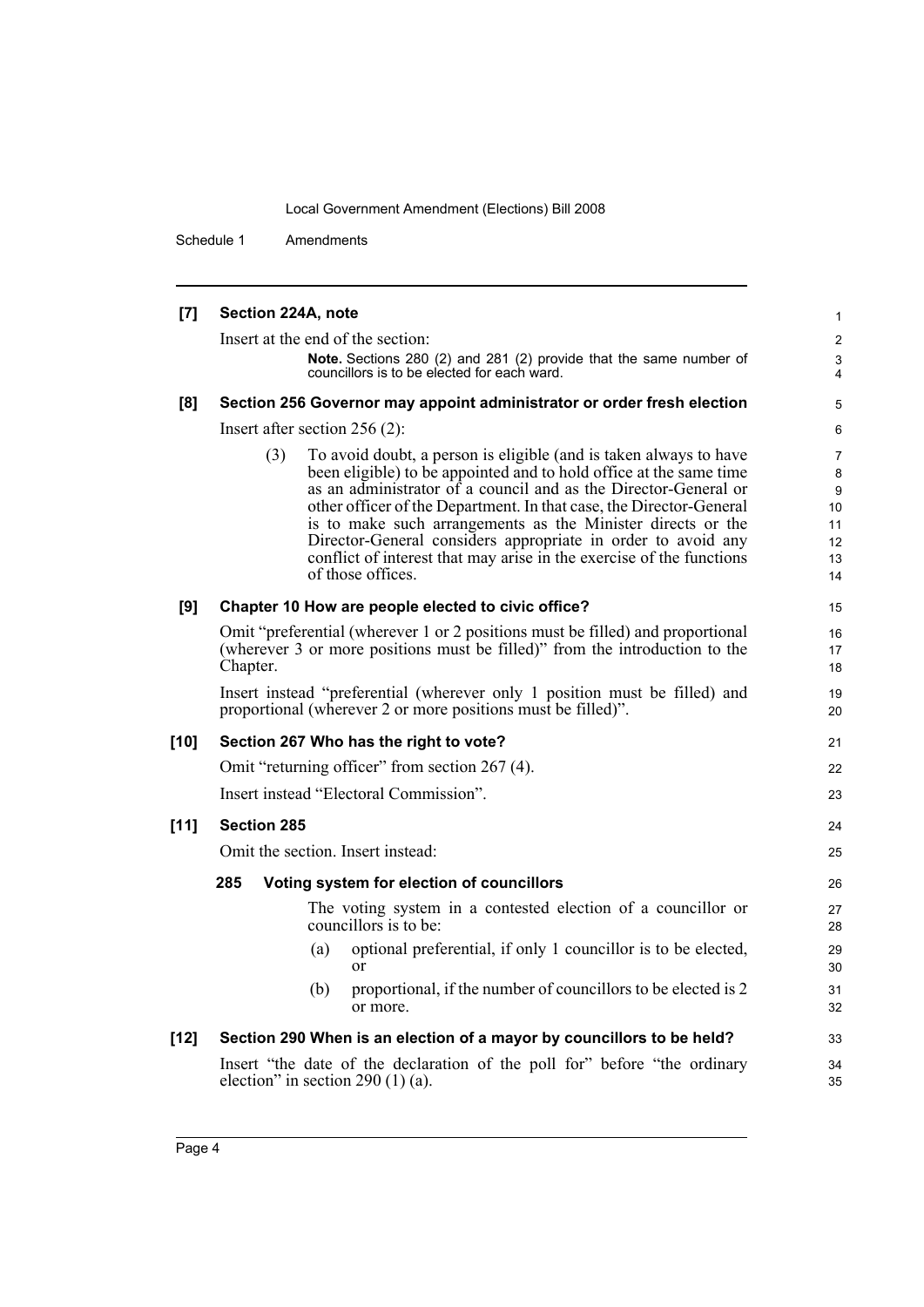| Amendments |  |
|------------|--|
|            |  |

| $[13]$ | Section 290 (1) (c)       |        |      |                                                                                                                                                                                                          | $\mathbf{1}$        |
|--------|---------------------------|--------|------|----------------------------------------------------------------------------------------------------------------------------------------------------------------------------------------------------------|---------------------|
|        | where secondly occurring. |        |      | Insert "the date of the declaration of the poll for" before "the first election"                                                                                                                         | $\overline{2}$<br>3 |
| $[14]$ | Section 290 (1) (d)       |        |      |                                                                                                                                                                                                          | $\overline{4}$      |
|        | thirdly occurring.        |        |      | Insert "the date of the declaration of the poll for the" before "election" where                                                                                                                         | 5<br>6              |
| $[15]$ |                           |        |      | Chapter 10, Part 6, Division 1, heading                                                                                                                                                                  | 7                   |
|        |                           |        |      | Omit "Electoral Commissioner". Insert instead "Electoral Commission".                                                                                                                                    | 8                   |
| $[16]$ |                           |        |      | Section 296 Elections to be conducted by the Electoral Commission                                                                                                                                        | 9                   |
|        |                           |        |      | Omit section 296 (2) and (3). Insert instead:                                                                                                                                                            | 10                  |
|        | (2)                       |        |      | The Electoral Commission may, by instrument in writing,<br>appoint appropriate persons to be:                                                                                                            | 11<br>12            |
|        |                           | (a)    |      | returning officers, or                                                                                                                                                                                   | 13                  |
|        |                           | (b)    |      | polling place managers, or                                                                                                                                                                               | 14                  |
|        |                           | (c)    |      | election assistants.                                                                                                                                                                                     | 15                  |
|        | (3)                       |        |      | An election official is to be appointed for a specified area for a<br>specified term. The term may be specified by reference to a<br>particular period of time or by reference to a particular election. | 16<br>17<br>18      |
|        | (3A)                      | areas. |      | A person may be appointed as returning officer for one or more                                                                                                                                           | 19<br>20            |
|        | (3B)                      |        |      | The functions of a class of election officials are:                                                                                                                                                      | 21                  |
|        |                           | (a)    |      | the functions specified by or under this Act in respect of<br>that class of official, and                                                                                                                | 22<br>23            |
|        |                           | (b)    |      | any other functions not inconsistent with this or any other<br>Act as may be specified by the Electoral Commission by:                                                                                   | 24<br>25            |
|        |                           |        | (i)  | the instrument of appointment of officials of that<br>class, or                                                                                                                                          | 26<br>27            |
|        |                           |        | (ii) | another instrument applicable to officials of that<br>class or a particular official of that class.                                                                                                      | 28<br>29            |
| $[17]$ | <b>Section 296 (4)</b>    |        |      |                                                                                                                                                                                                          | 30                  |
|        |                           |        |      | Omit "or substitute returning officer".                                                                                                                                                                  | 31                  |
| $[18]$ | <b>Section 296 (4)</b>    |        |      |                                                                                                                                                                                                          | 32                  |
|        |                           |        |      | Omit "electoral official". Insert instead "election official".                                                                                                                                           | 33                  |
|        |                           |        |      |                                                                                                                                                                                                          |                     |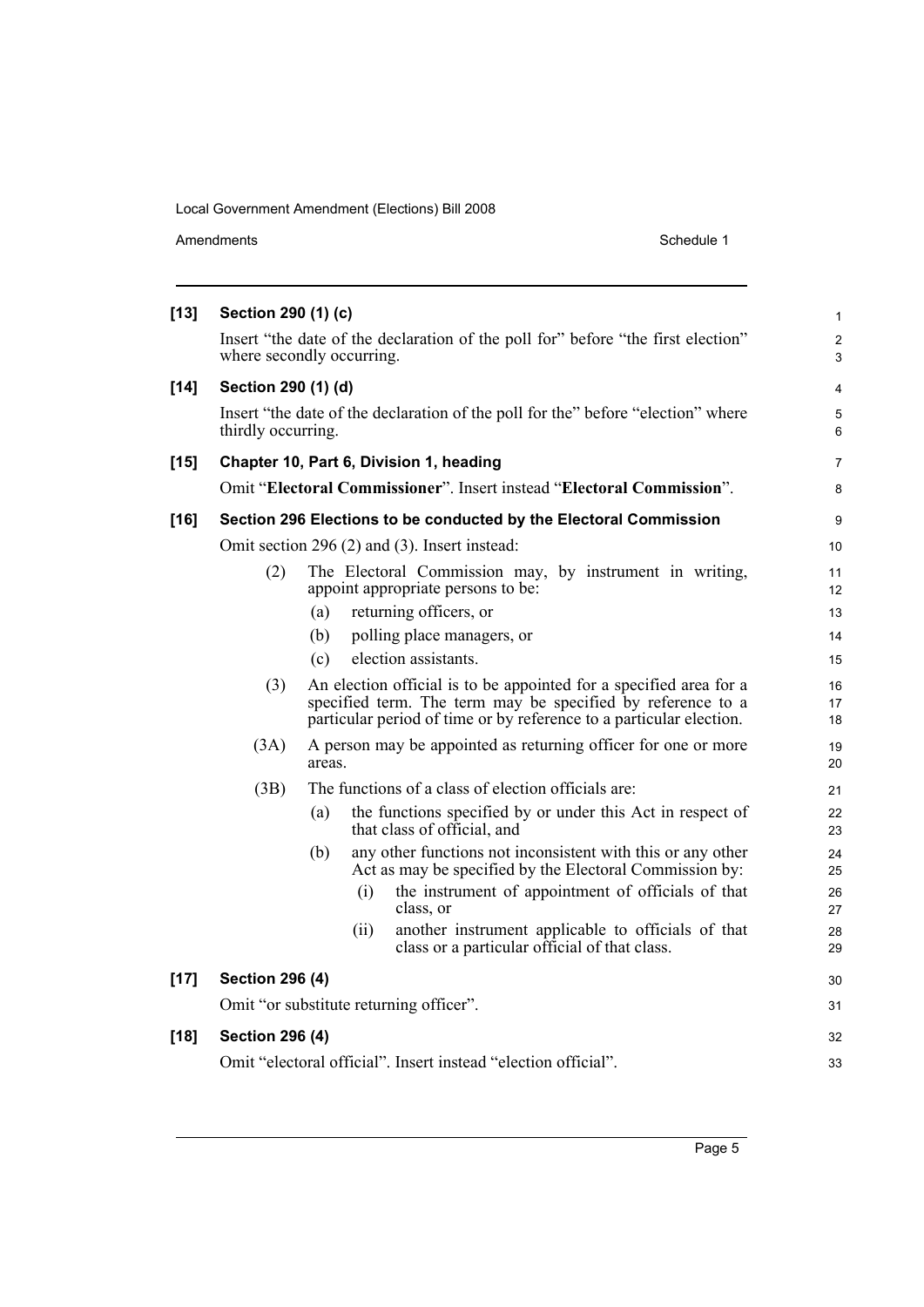Schedule 1 Amendments

| $[19]$ | <b>Section 296 (5)</b>  |                                                                                                                                   | $\mathbf{1}$   |
|--------|-------------------------|-----------------------------------------------------------------------------------------------------------------------------------|----------------|
|        |                         | Insert "Electoral Commission and" after "the" where secondly occurring.                                                           | $\mathbf{2}$   |
| $[20]$ | <b>Section 296 (5)</b>  |                                                                                                                                   | 3              |
|        |                         | Omit "and substitute returning officer".                                                                                          | 4              |
| $[21]$ | Section 296 (6) (b)     |                                                                                                                                   | 5              |
|        |                         | Omit "returning officer, substitute returning officer and electoral officials".                                                   | 6              |
|        |                         | Insert instead "election officials".                                                                                              | $\overline{7}$ |
| $[22]$ | <b>Section 296 (7)</b>  |                                                                                                                                   | 8              |
|        |                         | Omit ", returning officer, substitute returning officer and electoral officials".                                                 | 9              |
| $[23]$ | <b>Section 296 (7)</b>  |                                                                                                                                   | 10             |
|        |                         | Omit "as the holder of that office".                                                                                              | 11             |
| $[24]$ | <b>Section 296 (7A)</b> |                                                                                                                                   | 12             |
|        |                         | Insert after section 296 (7):                                                                                                     | 13             |
|        | (7A)                    | Without affecting the operation of any other provisions of this                                                                   | 14             |
|        |                         | Act, the Electoral Commission may, in accordance with the<br>regulations, appoint places (whether or not those places are         | 15<br>16       |
|        |                         | appointed polling places under subsection $(6)$ at which mobile<br>polling booths and mobile polling teams, however described,    | 17<br>18       |
|        |                         | may visit for the purpose of taking votes at an election before                                                                   | 19             |
|        |                         | election day.                                                                                                                     | 20             |
| $[25]$ | <b>Section 296 (8)</b>  |                                                                                                                                   | 21             |
|        |                         | Omit ", the returning officer and the substitute returning officer".                                                              | 22             |
|        |                         | Insert instead "and the returning officer".                                                                                       | 23             |
| $[26]$ |                         | Section 297 Delegation of functions by the Electoral Commission                                                                   | 24             |
|        |                         | Insert at the end of the section:                                                                                                 | 25             |
|        | (2)                     | An election official who is a delegate of the Electoral                                                                           | 26             |
|        |                         | Commission may sub-delegate the function to another election<br>official to the extent the delegate is authorised to do so by the | 27<br>28       |
|        |                         | Electoral Commission.                                                                                                             | 29             |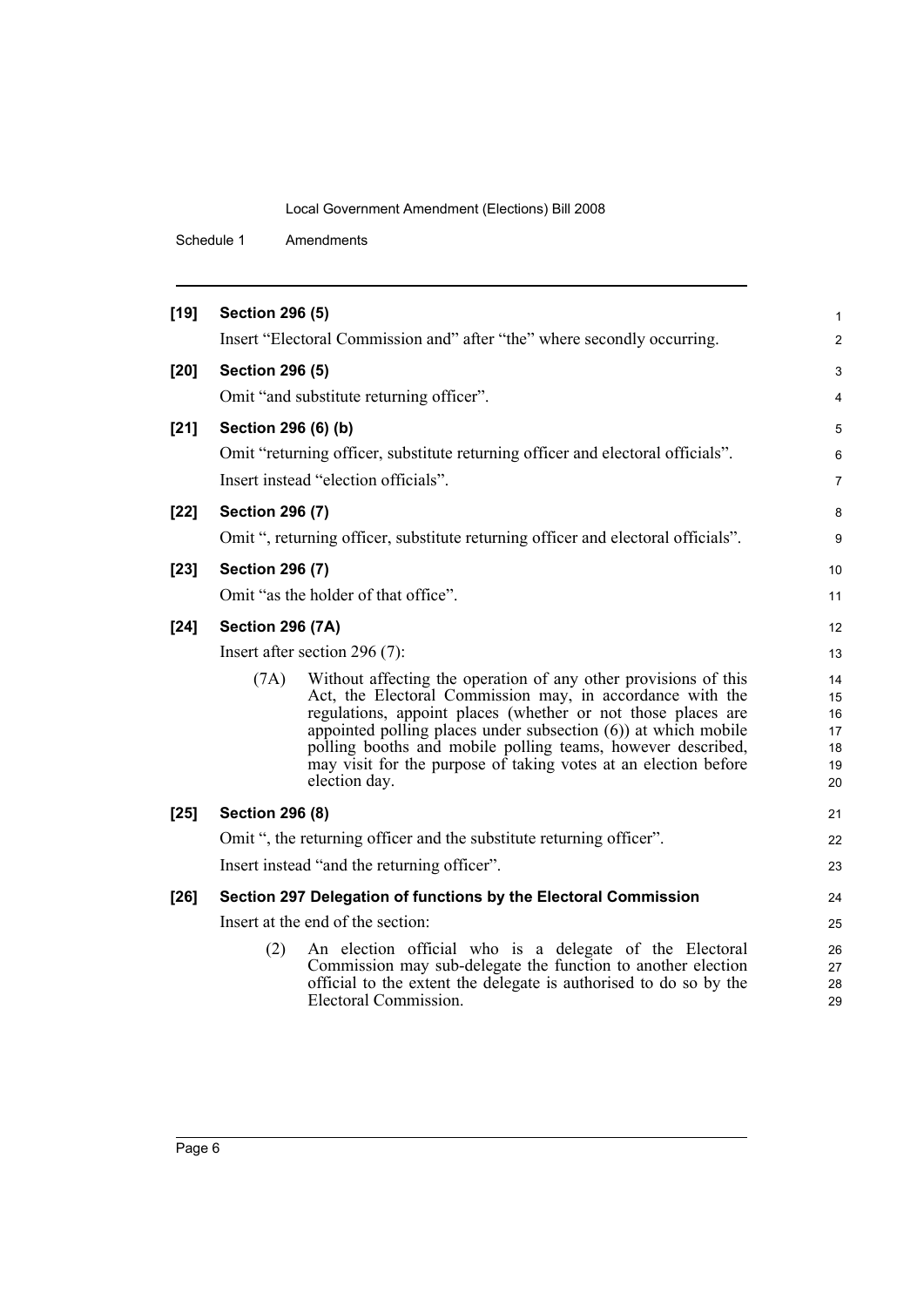| $[27]$ | Chapter 10, Part 6, Division 2                                                                                                                                                                                                                                                                                                    | $\mathbf{1}$               |
|--------|-----------------------------------------------------------------------------------------------------------------------------------------------------------------------------------------------------------------------------------------------------------------------------------------------------------------------------------|----------------------------|
|        | Omit "Electoral Commissioner" wherever occurring in the note before section<br>298.                                                                                                                                                                                                                                               | 2<br>$\mathfrak{S}$        |
|        | Insert instead "Electoral Commission".                                                                                                                                                                                                                                                                                            | 4                          |
| $[28]$ | Section 298 Residential roll                                                                                                                                                                                                                                                                                                      | 5                          |
|        | Omit "the Commissioner's" from section 298 (3).                                                                                                                                                                                                                                                                                   | 6                          |
|        | Insert instead "the Commission's".                                                                                                                                                                                                                                                                                                | 7                          |
| $[29]$ | Section 303 Making of claims for inclusion in the roll                                                                                                                                                                                                                                                                            | 8                          |
|        | Omit "polling day" from section 303 (5). Insert instead "election day".                                                                                                                                                                                                                                                           | 9                          |
| $[30]$ | Section 305 Can an elector vote if his or her name is not on the roll of<br>electors?                                                                                                                                                                                                                                             | 10<br>11                   |
|        | Omit "electoral official". Insert instead "election official".                                                                                                                                                                                                                                                                    | 12                         |
| $[31]$ | <b>Section 306 Nominations</b>                                                                                                                                                                                                                                                                                                    | 13                         |
|        | Insert after section $306(2)$ :                                                                                                                                                                                                                                                                                                   | 14                         |
|        | A person who was or purported to be enrolled as an elector for a<br>(2A)<br>ward or an area at the closing date for an election is not<br>disqualified from civic office, and in particular the validity of the<br>person's nomination for civic office is not affected, merely<br>because the person ceases or has ceased to be: | 15<br>16<br>17<br>18<br>19 |
|        | a resident of, or<br>(a)                                                                                                                                                                                                                                                                                                          | 20                         |
|        | (b)<br>an owner of rateable land in, or                                                                                                                                                                                                                                                                                           | 21                         |
|        | an occupier or rate paying lessee of rateable land in,<br>(c)                                                                                                                                                                                                                                                                     | 22                         |
|        | the ward or area. This subsection does not apply in circumstances<br>prescribed by the regulations.                                                                                                                                                                                                                               | 23<br>24                   |
|        | Note. The Dictionary in this Act defines the term closing date as the<br>date prescribed by the regulations for the closing of the roll of electors.                                                                                                                                                                              | 25<br>26                   |
| $[32]$ | <b>Section 308 Candidate information sheets</b>                                                                                                                                                                                                                                                                                   | 27                         |
|        | Omit "electoral official" from section 308 (4).                                                                                                                                                                                                                                                                                   | 28                         |
|        | Insert instead "election official".                                                                                                                                                                                                                                                                                               | 29                         |
| $[33]$ | <b>Section 308 (4)</b>                                                                                                                                                                                                                                                                                                            | 30                         |
|        | Omit "displayed". Insert instead "available for inspection".                                                                                                                                                                                                                                                                      | 31                         |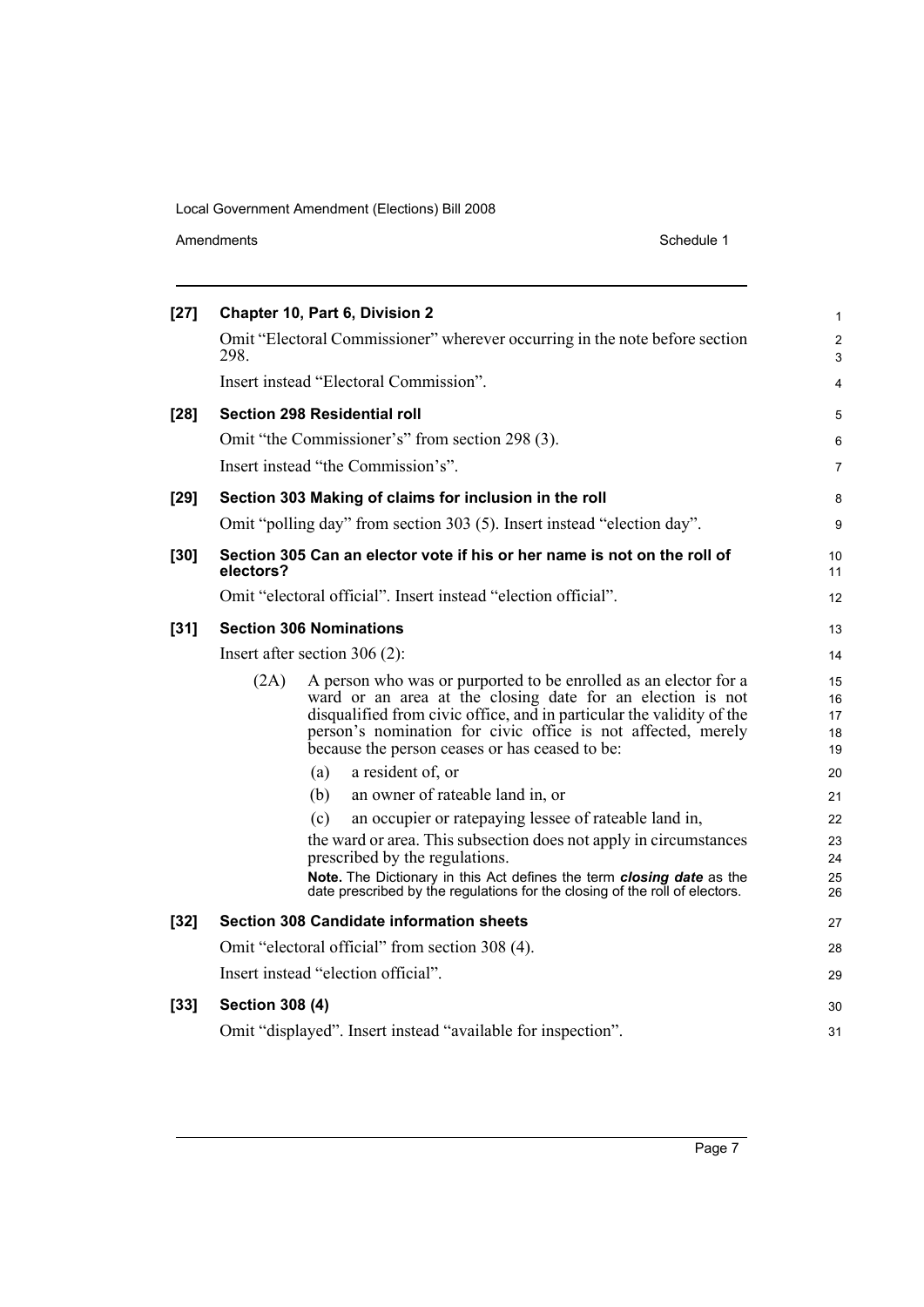28 29

30 31

Schedule 1 Amendments

### **[34] Section 308 (5) and (6)** Insert after section 308 (4): As soon as practicable after a candidate is nominated, the Electoral Commission must cause the information contained in the candidate information sheet to be published on the Electoral Commission's internet website. The regulations may prescribe or limit the kinds of information that must be published. (6) The council must cause the information referred to in subsection (5) to be published on the council's internet website or provide a link on its website to the relevant part of the Electoral Commission's website. **[35] Section 309 Contested elections** Omit "the day when the poll at a contested election closes, the election fails in respect of that civic office for the ward or area" from section 309 (3). Insert instead "the close of poll at a contested election, the election fails in respect of that ward or area". **[36] Section 309 (4)** Insert after section 309 (3): (4) If a nominated candidate at a contested election dies after the close of the poll but before the declaration of the poll: (a) the electoral process is to continue as if the candidate had not died, and (b) the candidate, if declared elected, is taken to have died immediately after the declaration and a casual vacancy is taken to have occurred in the civic office concerned. **[37] Section 314 Penalty notice to be issued for failure to vote** Omit "polling day" from section 314 (6) (b). Insert instead "election day". **[38] Section 317 Validity of elections** Omit "or returning officer conducting the election" from section 317 (1) (c). **[39] Section 317 (1) (d)** Omit "polling day" wherever occurring. Insert instead "election day".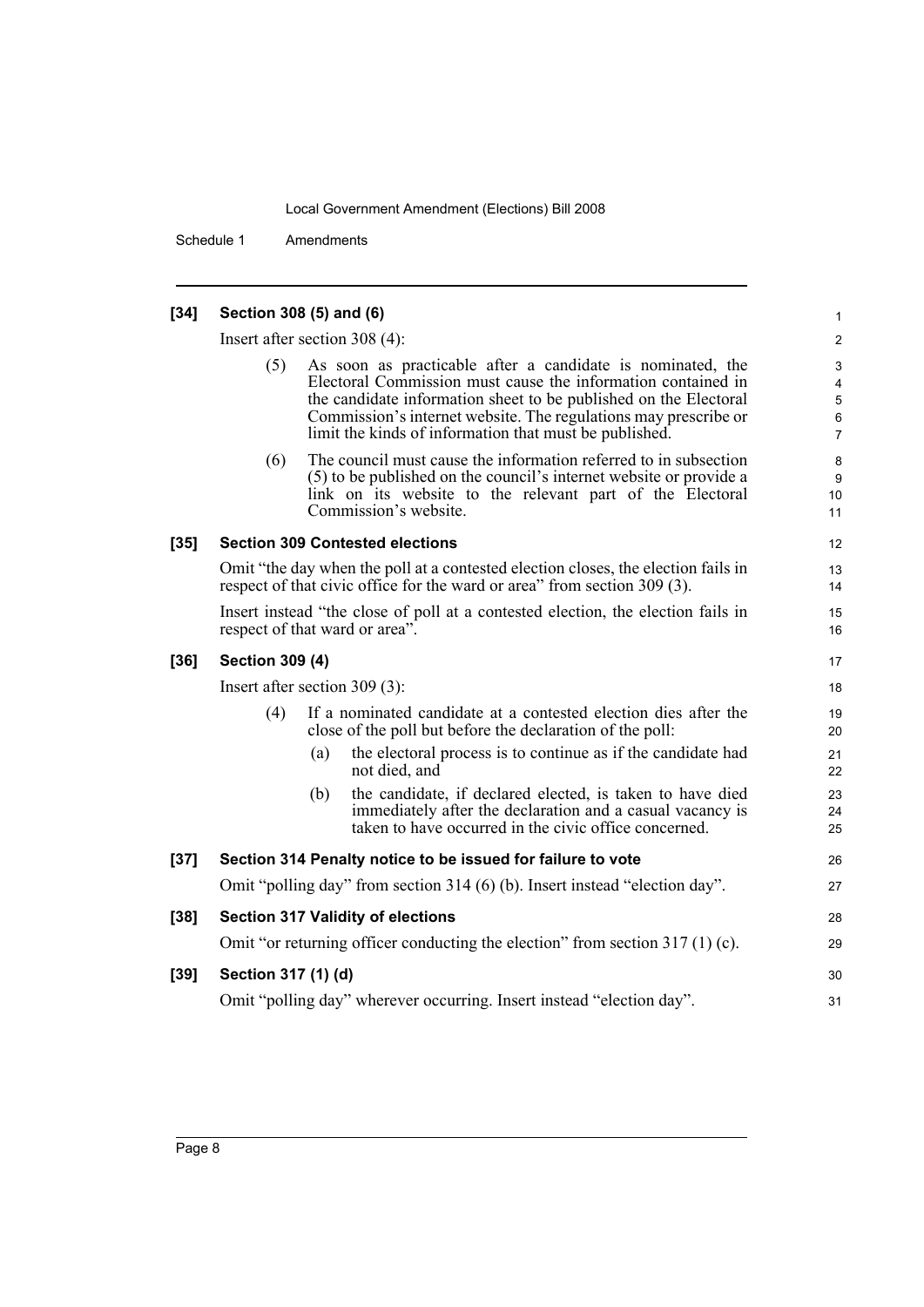Amendments Schedule 1

| [40]   |                                   | Section 318 Lapsed or void election                                                                                                                                                                                                             | $\mathbf{1}$       |  |  |
|--------|-----------------------------------|-------------------------------------------------------------------------------------------------------------------------------------------------------------------------------------------------------------------------------------------------|--------------------|--|--|
|        |                                   | Omit "returning officer" from section 318 (1) (b).                                                                                                                                                                                              | $\overline{2}$     |  |  |
|        |                                   | Insert instead "Electoral Commission".                                                                                                                                                                                                          | 3                  |  |  |
| $[41]$ |                                   | Section 368 What is a quorum for a meeting?                                                                                                                                                                                                     | $\overline{4}$     |  |  |
|        |                                   | Insert "actually" after "who".                                                                                                                                                                                                                  | 5                  |  |  |
| $[42]$ | <b>Section 368</b>                |                                                                                                                                                                                                                                                 | 6                  |  |  |
|        |                                   | Insert at the end of the section:                                                                                                                                                                                                               | $\overline{7}$     |  |  |
|        |                                   | <b>Note.</b> The quorum consists of the majority of the total number of<br>councillors. In determining the total number of councillors, any casual<br>vacancies in councillor positions and any suspended councillors are not<br>to be counted. | 8<br>9<br>10<br>11 |  |  |
| $[43]$ |                                   | Section 744 Delegation of functions by the Minister                                                                                                                                                                                             | 12                 |  |  |
|        |                                   | Insert at the end of the section:                                                                                                                                                                                                               | 13                 |  |  |
|        | (2)                               | A delegate of the Minister may sub-delegate a delegated function<br>to another person to the extent the delegate is authorised to do so<br>by the Minister.                                                                                     | 14<br>15<br>16     |  |  |
| $[44]$ |                                   | Section 745 Delegation of functions by the Director-General                                                                                                                                                                                     | 17                 |  |  |
|        | Insert at the end of the section: |                                                                                                                                                                                                                                                 |                    |  |  |
|        | (2)                               | A delegate of the Director-General may sub-delegate a delegated<br>function to another person to the extent the delegate is authorised<br>to do so by the Director-General.                                                                     | 19<br>20<br>21     |  |  |
| $[45]$ |                                   | Schedule 8 Savings, transitional and other provisions consequent on<br>the enactment of other Acts                                                                                                                                              | 22<br>23           |  |  |
|        |                                   | Insert at the end of clause $1(1)$ :                                                                                                                                                                                                            | 24                 |  |  |
|        |                                   | Local Government Amendment (Elections) Act 2008                                                                                                                                                                                                 | 25                 |  |  |